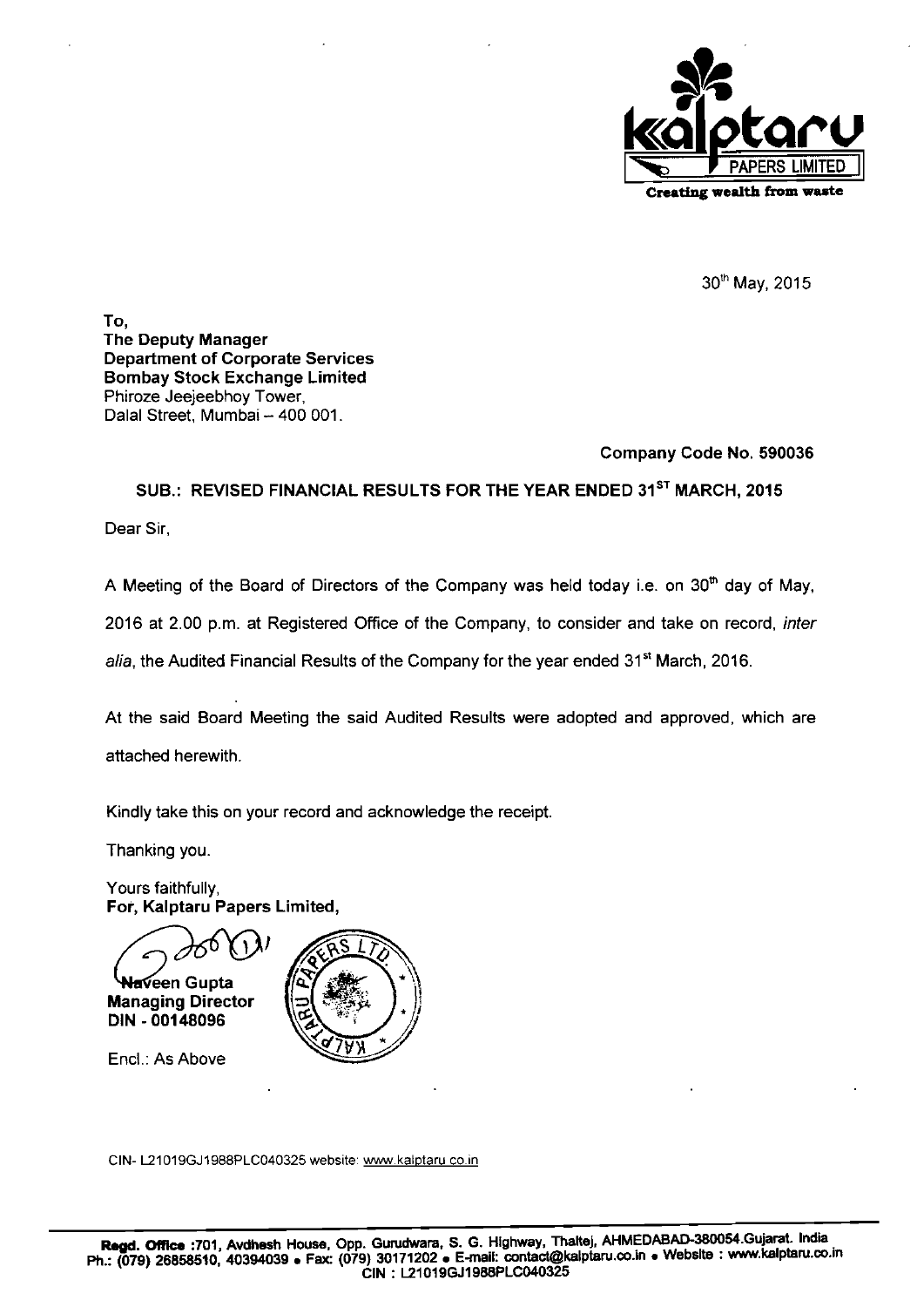

# AUDITED FINANCIAL RESULTS FOR THE QUARTER AND YEAR ENDED Treating wealth from waste ON 31st MARCH, 2016

|     |                                                             |            |                       |                             |                         | (Rs. In Lacs)     |
|-----|-------------------------------------------------------------|------------|-----------------------|-----------------------------|-------------------------|-------------------|
| Sr. | <b>PARTICULARS</b>                                          | 3 Months   |                       | Preceding 3   Corresponding | Year to date            | Year to date      |
| No  |                                                             |            | ended on Months ended | 3 Months                    | figures for             | figures for       |
|     |                                                             |            | on                    |                             | ended on Current Period | <b>Previous</b>   |
|     |                                                             |            |                       |                             |                         | Period            |
|     |                                                             | 31-03-2016 | 31 12 2015            | 31-03-2015                  | 31-03-2016              | 31-03-2015        |
|     |                                                             | (Audited)  | (Unaudited)           | (Audited)                   | (Audited)               | (Audited)         |
| 1   | Income from operations                                      |            |                       |                             |                         |                   |
|     | a) Net Sales/Income From Operations (Net of excise          |            |                       |                             |                         | 23.85             |
|     | dutvi                                                       |            |                       |                             |                         |                   |
|     | b) Other Operating Income                                   |            |                       |                             |                         |                   |
|     | c] Income from Associates                                   |            |                       |                             |                         |                   |
|     | Total Income from operations (Net)                          |            |                       |                             |                         | 23.85             |
|     | 2 Expenses                                                  |            |                       |                             |                         |                   |
|     | a) Cost of materials consumed                               |            |                       |                             |                         | 60.64             |
|     | b) Purchases of stock-in-trade                              |            |                       |                             |                         |                   |
|     | c) Changes in inventories of finished goods, work-in-       |            |                       | 2.31                        |                         | 2.31              |
|     | Progress and stock-in-trade                                 |            |                       |                             |                         |                   |
|     | d) Employee benefits expense                                | 5.50       | 0.04                  | 0.75                        | 10.95                   | 0.75              |
|     | e) Depreciation and amortisation expense                    | 82.73      | 73.62                 | 196.03                      | 303.59                  | 389.63            |
|     | f) Other expenses(Any item exceeding 10% of the             | 16.04      | 13.06                 | 92.02                       | 50.61                   | 106.23            |
|     | total expenses relating to continuing operations to be      |            |                       |                             |                         |                   |
|     | shown separately)                                           |            |                       |                             |                         |                   |
|     | <b>Total Expenses</b>                                       | 104.27     | 86.73                 | 291.11                      | 365.15                  | 559.56            |
| з.  | Profit / (Loss) from operations before other income,        | (104.27)   | (86.73)               | (291.11)                    | (365.15)                | (535.71)          |
|     | finance costs and exceptional items (1-2)                   |            |                       |                             |                         |                   |
| 4   | Other Income                                                | 9.80       |                       | 43.85                       | 12.11                   | 54.00             |
| 5.  | Profit / (Loss) from ordinary activities before finance     | (94.48)    | (86.73)               | (247.26)                    | (353.04)                | (481.71)          |
|     | costs and exceptional items $(3 + 4)$                       |            |                       |                             |                         |                   |
| 6   | <b>Finance costs</b>                                        | 7.85       | 326.54                | 57.55                       | 387.52                  | 379.76            |
| 7   | Profit / (Loss) from ordinary activities after finance      | (102.33)   | (413.27)              | (304.81)                    | (740.56)                | (861.47)          |
|     | costs but before exceptional items $(5 + 6)$                |            |                       |                             |                         |                   |
|     |                                                             |            |                       |                             |                         |                   |
| 8   | <b>Exceptional Items</b>                                    |            |                       |                             |                         |                   |
| 9.  | Profit / (Loss) from ordinary activities before tax (7+     | (102.33)   | (413.27)              | (304.81)                    | (740.56)                | (861.47)          |
|     |                                                             |            |                       |                             |                         |                   |
| 10  | <b>Tax expense</b>                                          | (480.31)   |                       | (185.13)                    | (480.31)                | (185.13)          |
| 11  | Net Profit (+)/ Loss (-) from Ordinary Activities after     | 377.98     | (413.27)              | (119.68)                    | (260.25)                | (676.34)          |
|     | tax (9-10)                                                  |            |                       |                             |                         |                   |
| 12  | <b>Extraordinary items (net of tax expense)</b>             | (301.12)   | 6.80                  |                             |                         |                   |
|     | 13   Net Profit $(+)/$ Loss $(-)$ for the period $(11-12)$  | 76.86      | (406.47)              | (119.68)                    | (260.25)                | (676.34)          |
|     |                                                             |            |                       |                             |                         |                   |
|     | 14 Share of profit / (loss) of associates                   |            |                       |                             |                         |                   |
|     | 15 Minority interest                                        |            |                       |                             |                         |                   |
|     | 16 Net Profit / (Loss) after taxes, minority interest and   | 76.86      | (406.47)              | (119.68)                    | (260.25)                | (676.34)          |
|     | share of profit / (loss) of associates $(13 \pm 14 \pm 15)$ |            |                       |                             |                         |                   |
|     |                                                             |            |                       |                             |                         |                   |
|     | 17 Paid-up equity share capital                             | 446.81     | 446.81                | 446.81                      | 446.81                  | 446.81            |
|     | (Face Value of Rs. 10/- each per equity Share)              |            |                       |                             |                         |                   |
|     | 18 Reserve excluding Revaluation Reserves as per            |            |                       |                             |                         |                   |
|     | balance sheet of previous accounting year                   |            |                       |                             |                         |                   |
|     |                                                             |            |                       |                             |                         |                   |
|     | 19 i Earning per share (before extraordinary items) (of     |            |                       |                             |                         |                   |
|     | Rs. 10/- each) (not annualised):                            |            |                       |                             |                         |                   |
|     | a) Basic                                                    | 8.46       | (9.25)                | (2.68)                      | (5.82)                  | (15.14)           |
|     | b) Diluted                                                  | 8.46       | (9.25)                | (2.68)                      | (5.82)                  | (15.14)           |
|     | 19 ii Earning per share (after extraordinary items) (of Rs. |            |                       |                             |                         |                   |
|     | 10/- each) (not annualised);                                |            |                       |                             |                         |                   |
|     | a) Basic                                                    | 1.72       | (9.10)                | (2.68)                      | (5.82)                  | (15.14)           |
|     | b) Diluted                                                  | 1.72       | (9.10)                | [2.68]                      | (5.82)                  | $(L, \mathbb{C})$ |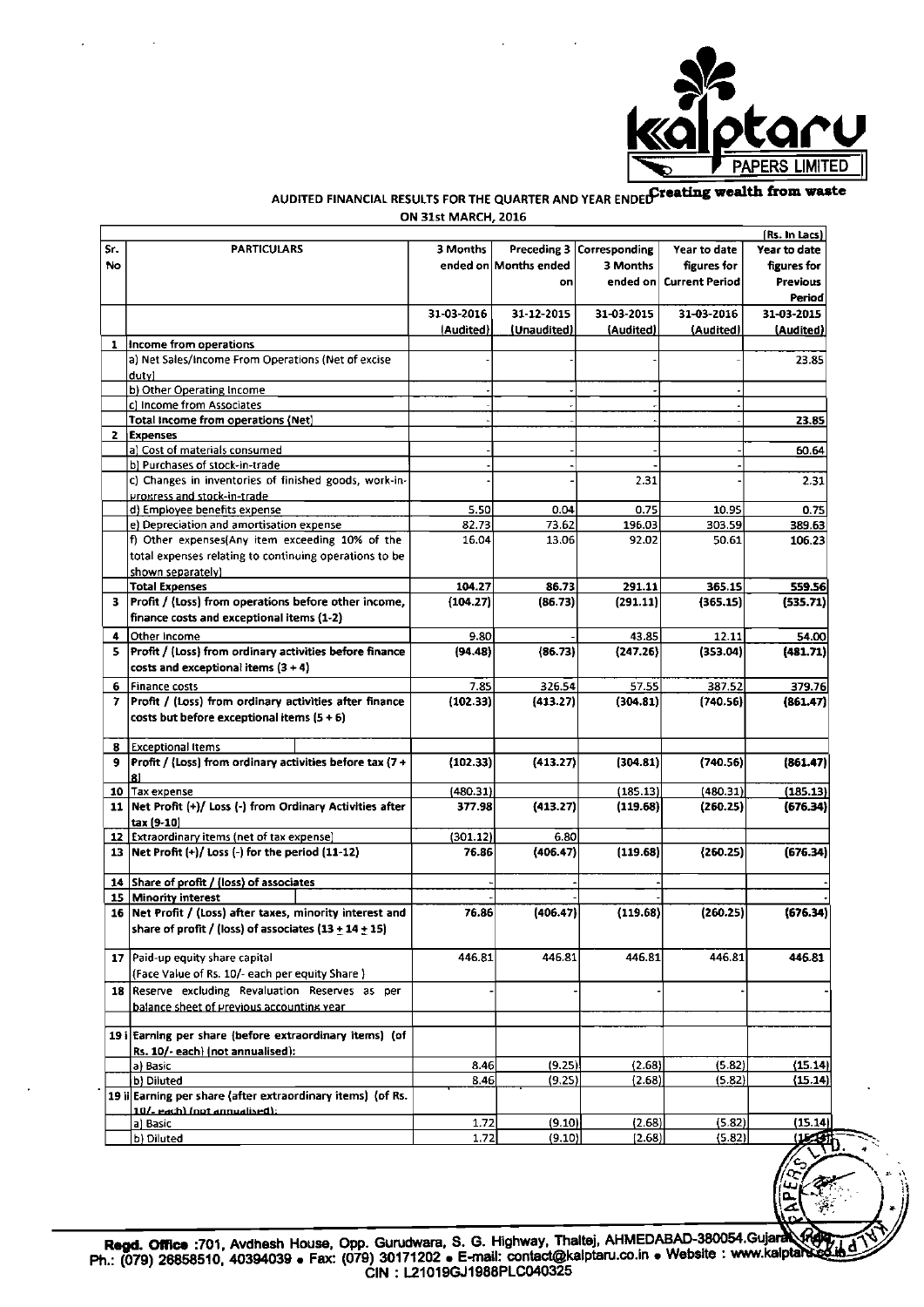

**Creating wealth from waste** 

| As at Current year ended<br>As at previous year ended<br>Particulars<br>31/03/2016 (Audited)<br>31/03/2015 (Audited)<br><b>EQUITY AND LIABILITIES</b><br>Ą<br>1 Shareholders' funds<br>4,46,81,200.00<br>(a) Share capital<br>4,46,81,200.00<br>(b) Reserves and surplus<br>(12, 36, 46, 459, 30)<br>(9,76,21,507.74)<br>(c) Money received against share warrants<br>Sub-total - Shareholders' funds<br>(7,89,65,259.30)<br>(5, 29, 40, 307, 74)<br>2 Share application money pending allotment<br><b>3 Minority interest</b><br>w.<br>4 Non-current liabilities<br>(a) Long-term borrowings<br>15,52,60,139.00<br>14,86,58,570.00<br>(b) Deferred tax liabilities (net)<br>(c) Other long-term liabilities<br>77,19,688.00<br>77,19,688.00<br>14,25,897.00<br>(d) Long-term provisions<br>14,83,589.00<br>Sub-total - Non-current liabilities<br>15,78,04,155.00<br>16,44,63,416.00<br>5 Current liabilities<br>(a) Short-term borrowings<br>8,38,00,004.50<br>10,64,23,515.33<br>(b) Trade payables<br>3,70,08,587.66<br>4,22,73,926.46<br>(c) Other current liabilities<br>19,55,73,206.57<br>19.76.69,663.58<br>(d) Short-term provisions<br>7,22,07,986.56<br>4,45,61,911.73<br>Sub-total - Current liabilities<br>38.85,89,785.29<br>39,09,29,017.10<br><b>TOTAL - EQUITY AND LIABILITIES</b><br>47.40.87,942.07<br>49,57,92,864.36<br><b>ASSETS</b><br>B<br>Non-current assets<br>35,04,36,811.33<br>(a) Fixed assets<br>38,09,78,518.37<br>(b) Goodwill on consolidation<br>(c) Non-current investments<br>46,000.00<br>46,000.00<br>1,65,74,671.67<br>(d) Deferred tax assets (net)<br>6,46,05,919.72<br>(e) Long-term loans and advances<br>21,47,640.00<br>2,97,88,586.00<br>(f) Other non-current assets<br>1,83,65,981.00<br>2,26,89,685.50<br>Sub-total - Non-current assets<br>43,56,02,352.05<br>45,00,77,461.54<br>2 Current assets<br>(a) Current investments<br>1,92,00,370.54<br>(b) inventories<br>1,92,00,370.54<br>1,21,28,201.97<br>(c) Trade receivables<br>1,90,42,846.09<br>(d) Cash and cash equivalents<br>46,07,556.80<br>(e) Short-term loans and advances<br>(f) Other current assets<br>25,49,460.71<br>Sub-total - Current assets<br>3,84,85,590.02<br><b>TOTAL - ASSETS</b><br>47.40.87.942.07<br>49.57.92.864.36 | STATEMENT OF ASSETS & LIABILITIES |  |  |  |  |  |  |  |
|-------------------------------------------------------------------------------------------------------------------------------------------------------------------------------------------------------------------------------------------------------------------------------------------------------------------------------------------------------------------------------------------------------------------------------------------------------------------------------------------------------------------------------------------------------------------------------------------------------------------------------------------------------------------------------------------------------------------------------------------------------------------------------------------------------------------------------------------------------------------------------------------------------------------------------------------------------------------------------------------------------------------------------------------------------------------------------------------------------------------------------------------------------------------------------------------------------------------------------------------------------------------------------------------------------------------------------------------------------------------------------------------------------------------------------------------------------------------------------------------------------------------------------------------------------------------------------------------------------------------------------------------------------------------------------------------------------------------------------------------------------------------------------------------------------------------------------------------------------------------------------------------------------------------------------------------------------------------------------------------------------------------------------------------------------------------------------------------------------------------------------------------------------------------------------------------------------------------------------------------------------|-----------------------------------|--|--|--|--|--|--|--|
|                                                                                                                                                                                                                                                                                                                                                                                                                                                                                                                                                                                                                                                                                                                                                                                                                                                                                                                                                                                                                                                                                                                                                                                                                                                                                                                                                                                                                                                                                                                                                                                                                                                                                                                                                                                                                                                                                                                                                                                                                                                                                                                                                                                                                                                       |                                   |  |  |  |  |  |  |  |
| 28,19,345.08<br>46,52,841.11                                                                                                                                                                                                                                                                                                                                                                                                                                                                                                                                                                                                                                                                                                                                                                                                                                                                                                                                                                                                                                                                                                                                                                                                                                                                                                                                                                                                                                                                                                                                                                                                                                                                                                                                                                                                                                                                                                                                                                                                                                                                                                                                                                                                                          |                                   |  |  |  |  |  |  |  |
|                                                                                                                                                                                                                                                                                                                                                                                                                                                                                                                                                                                                                                                                                                                                                                                                                                                                                                                                                                                                                                                                                                                                                                                                                                                                                                                                                                                                                                                                                                                                                                                                                                                                                                                                                                                                                                                                                                                                                                                                                                                                                                                                                                                                                                                       |                                   |  |  |  |  |  |  |  |
|                                                                                                                                                                                                                                                                                                                                                                                                                                                                                                                                                                                                                                                                                                                                                                                                                                                                                                                                                                                                                                                                                                                                                                                                                                                                                                                                                                                                                                                                                                                                                                                                                                                                                                                                                                                                                                                                                                                                                                                                                                                                                                                                                                                                                                                       |                                   |  |  |  |  |  |  |  |
|                                                                                                                                                                                                                                                                                                                                                                                                                                                                                                                                                                                                                                                                                                                                                                                                                                                                                                                                                                                                                                                                                                                                                                                                                                                                                                                                                                                                                                                                                                                                                                                                                                                                                                                                                                                                                                                                                                                                                                                                                                                                                                                                                                                                                                                       |                                   |  |  |  |  |  |  |  |
|                                                                                                                                                                                                                                                                                                                                                                                                                                                                                                                                                                                                                                                                                                                                                                                                                                                                                                                                                                                                                                                                                                                                                                                                                                                                                                                                                                                                                                                                                                                                                                                                                                                                                                                                                                                                                                                                                                                                                                                                                                                                                                                                                                                                                                                       |                                   |  |  |  |  |  |  |  |
|                                                                                                                                                                                                                                                                                                                                                                                                                                                                                                                                                                                                                                                                                                                                                                                                                                                                                                                                                                                                                                                                                                                                                                                                                                                                                                                                                                                                                                                                                                                                                                                                                                                                                                                                                                                                                                                                                                                                                                                                                                                                                                                                                                                                                                                       |                                   |  |  |  |  |  |  |  |
|                                                                                                                                                                                                                                                                                                                                                                                                                                                                                                                                                                                                                                                                                                                                                                                                                                                                                                                                                                                                                                                                                                                                                                                                                                                                                                                                                                                                                                                                                                                                                                                                                                                                                                                                                                                                                                                                                                                                                                                                                                                                                                                                                                                                                                                       |                                   |  |  |  |  |  |  |  |
|                                                                                                                                                                                                                                                                                                                                                                                                                                                                                                                                                                                                                                                                                                                                                                                                                                                                                                                                                                                                                                                                                                                                                                                                                                                                                                                                                                                                                                                                                                                                                                                                                                                                                                                                                                                                                                                                                                                                                                                                                                                                                                                                                                                                                                                       |                                   |  |  |  |  |  |  |  |
|                                                                                                                                                                                                                                                                                                                                                                                                                                                                                                                                                                                                                                                                                                                                                                                                                                                                                                                                                                                                                                                                                                                                                                                                                                                                                                                                                                                                                                                                                                                                                                                                                                                                                                                                                                                                                                                                                                                                                                                                                                                                                                                                                                                                                                                       |                                   |  |  |  |  |  |  |  |
|                                                                                                                                                                                                                                                                                                                                                                                                                                                                                                                                                                                                                                                                                                                                                                                                                                                                                                                                                                                                                                                                                                                                                                                                                                                                                                                                                                                                                                                                                                                                                                                                                                                                                                                                                                                                                                                                                                                                                                                                                                                                                                                                                                                                                                                       |                                   |  |  |  |  |  |  |  |
|                                                                                                                                                                                                                                                                                                                                                                                                                                                                                                                                                                                                                                                                                                                                                                                                                                                                                                                                                                                                                                                                                                                                                                                                                                                                                                                                                                                                                                                                                                                                                                                                                                                                                                                                                                                                                                                                                                                                                                                                                                                                                                                                                                                                                                                       |                                   |  |  |  |  |  |  |  |
|                                                                                                                                                                                                                                                                                                                                                                                                                                                                                                                                                                                                                                                                                                                                                                                                                                                                                                                                                                                                                                                                                                                                                                                                                                                                                                                                                                                                                                                                                                                                                                                                                                                                                                                                                                                                                                                                                                                                                                                                                                                                                                                                                                                                                                                       |                                   |  |  |  |  |  |  |  |
|                                                                                                                                                                                                                                                                                                                                                                                                                                                                                                                                                                                                                                                                                                                                                                                                                                                                                                                                                                                                                                                                                                                                                                                                                                                                                                                                                                                                                                                                                                                                                                                                                                                                                                                                                                                                                                                                                                                                                                                                                                                                                                                                                                                                                                                       |                                   |  |  |  |  |  |  |  |
|                                                                                                                                                                                                                                                                                                                                                                                                                                                                                                                                                                                                                                                                                                                                                                                                                                                                                                                                                                                                                                                                                                                                                                                                                                                                                                                                                                                                                                                                                                                                                                                                                                                                                                                                                                                                                                                                                                                                                                                                                                                                                                                                                                                                                                                       |                                   |  |  |  |  |  |  |  |
|                                                                                                                                                                                                                                                                                                                                                                                                                                                                                                                                                                                                                                                                                                                                                                                                                                                                                                                                                                                                                                                                                                                                                                                                                                                                                                                                                                                                                                                                                                                                                                                                                                                                                                                                                                                                                                                                                                                                                                                                                                                                                                                                                                                                                                                       |                                   |  |  |  |  |  |  |  |
|                                                                                                                                                                                                                                                                                                                                                                                                                                                                                                                                                                                                                                                                                                                                                                                                                                                                                                                                                                                                                                                                                                                                                                                                                                                                                                                                                                                                                                                                                                                                                                                                                                                                                                                                                                                                                                                                                                                                                                                                                                                                                                                                                                                                                                                       |                                   |  |  |  |  |  |  |  |
|                                                                                                                                                                                                                                                                                                                                                                                                                                                                                                                                                                                                                                                                                                                                                                                                                                                                                                                                                                                                                                                                                                                                                                                                                                                                                                                                                                                                                                                                                                                                                                                                                                                                                                                                                                                                                                                                                                                                                                                                                                                                                                                                                                                                                                                       |                                   |  |  |  |  |  |  |  |
|                                                                                                                                                                                                                                                                                                                                                                                                                                                                                                                                                                                                                                                                                                                                                                                                                                                                                                                                                                                                                                                                                                                                                                                                                                                                                                                                                                                                                                                                                                                                                                                                                                                                                                                                                                                                                                                                                                                                                                                                                                                                                                                                                                                                                                                       |                                   |  |  |  |  |  |  |  |
|                                                                                                                                                                                                                                                                                                                                                                                                                                                                                                                                                                                                                                                                                                                                                                                                                                                                                                                                                                                                                                                                                                                                                                                                                                                                                                                                                                                                                                                                                                                                                                                                                                                                                                                                                                                                                                                                                                                                                                                                                                                                                                                                                                                                                                                       |                                   |  |  |  |  |  |  |  |
|                                                                                                                                                                                                                                                                                                                                                                                                                                                                                                                                                                                                                                                                                                                                                                                                                                                                                                                                                                                                                                                                                                                                                                                                                                                                                                                                                                                                                                                                                                                                                                                                                                                                                                                                                                                                                                                                                                                                                                                                                                                                                                                                                                                                                                                       |                                   |  |  |  |  |  |  |  |
|                                                                                                                                                                                                                                                                                                                                                                                                                                                                                                                                                                                                                                                                                                                                                                                                                                                                                                                                                                                                                                                                                                                                                                                                                                                                                                                                                                                                                                                                                                                                                                                                                                                                                                                                                                                                                                                                                                                                                                                                                                                                                                                                                                                                                                                       |                                   |  |  |  |  |  |  |  |
|                                                                                                                                                                                                                                                                                                                                                                                                                                                                                                                                                                                                                                                                                                                                                                                                                                                                                                                                                                                                                                                                                                                                                                                                                                                                                                                                                                                                                                                                                                                                                                                                                                                                                                                                                                                                                                                                                                                                                                                                                                                                                                                                                                                                                                                       |                                   |  |  |  |  |  |  |  |
|                                                                                                                                                                                                                                                                                                                                                                                                                                                                                                                                                                                                                                                                                                                                                                                                                                                                                                                                                                                                                                                                                                                                                                                                                                                                                                                                                                                                                                                                                                                                                                                                                                                                                                                                                                                                                                                                                                                                                                                                                                                                                                                                                                                                                                                       |                                   |  |  |  |  |  |  |  |
|                                                                                                                                                                                                                                                                                                                                                                                                                                                                                                                                                                                                                                                                                                                                                                                                                                                                                                                                                                                                                                                                                                                                                                                                                                                                                                                                                                                                                                                                                                                                                                                                                                                                                                                                                                                                                                                                                                                                                                                                                                                                                                                                                                                                                                                       |                                   |  |  |  |  |  |  |  |
|                                                                                                                                                                                                                                                                                                                                                                                                                                                                                                                                                                                                                                                                                                                                                                                                                                                                                                                                                                                                                                                                                                                                                                                                                                                                                                                                                                                                                                                                                                                                                                                                                                                                                                                                                                                                                                                                                                                                                                                                                                                                                                                                                                                                                                                       |                                   |  |  |  |  |  |  |  |
|                                                                                                                                                                                                                                                                                                                                                                                                                                                                                                                                                                                                                                                                                                                                                                                                                                                                                                                                                                                                                                                                                                                                                                                                                                                                                                                                                                                                                                                                                                                                                                                                                                                                                                                                                                                                                                                                                                                                                                                                                                                                                                                                                                                                                                                       |                                   |  |  |  |  |  |  |  |
|                                                                                                                                                                                                                                                                                                                                                                                                                                                                                                                                                                                                                                                                                                                                                                                                                                                                                                                                                                                                                                                                                                                                                                                                                                                                                                                                                                                                                                                                                                                                                                                                                                                                                                                                                                                                                                                                                                                                                                                                                                                                                                                                                                                                                                                       |                                   |  |  |  |  |  |  |  |
|                                                                                                                                                                                                                                                                                                                                                                                                                                                                                                                                                                                                                                                                                                                                                                                                                                                                                                                                                                                                                                                                                                                                                                                                                                                                                                                                                                                                                                                                                                                                                                                                                                                                                                                                                                                                                                                                                                                                                                                                                                                                                                                                                                                                                                                       |                                   |  |  |  |  |  |  |  |
|                                                                                                                                                                                                                                                                                                                                                                                                                                                                                                                                                                                                                                                                                                                                                                                                                                                                                                                                                                                                                                                                                                                                                                                                                                                                                                                                                                                                                                                                                                                                                                                                                                                                                                                                                                                                                                                                                                                                                                                                                                                                                                                                                                                                                                                       |                                   |  |  |  |  |  |  |  |
|                                                                                                                                                                                                                                                                                                                                                                                                                                                                                                                                                                                                                                                                                                                                                                                                                                                                                                                                                                                                                                                                                                                                                                                                                                                                                                                                                                                                                                                                                                                                                                                                                                                                                                                                                                                                                                                                                                                                                                                                                                                                                                                                                                                                                                                       |                                   |  |  |  |  |  |  |  |
|                                                                                                                                                                                                                                                                                                                                                                                                                                                                                                                                                                                                                                                                                                                                                                                                                                                                                                                                                                                                                                                                                                                                                                                                                                                                                                                                                                                                                                                                                                                                                                                                                                                                                                                                                                                                                                                                                                                                                                                                                                                                                                                                                                                                                                                       |                                   |  |  |  |  |  |  |  |
|                                                                                                                                                                                                                                                                                                                                                                                                                                                                                                                                                                                                                                                                                                                                                                                                                                                                                                                                                                                                                                                                                                                                                                                                                                                                                                                                                                                                                                                                                                                                                                                                                                                                                                                                                                                                                                                                                                                                                                                                                                                                                                                                                                                                                                                       |                                   |  |  |  |  |  |  |  |
| 4,57,15,402.82                                                                                                                                                                                                                                                                                                                                                                                                                                                                                                                                                                                                                                                                                                                                                                                                                                                                                                                                                                                                                                                                                                                                                                                                                                                                                                                                                                                                                                                                                                                                                                                                                                                                                                                                                                                                                                                                                                                                                                                                                                                                                                                                                                                                                                        |                                   |  |  |  |  |  |  |  |
|                                                                                                                                                                                                                                                                                                                                                                                                                                                                                                                                                                                                                                                                                                                                                                                                                                                                                                                                                                                                                                                                                                                                                                                                                                                                                                                                                                                                                                                                                                                                                                                                                                                                                                                                                                                                                                                                                                                                                                                                                                                                                                                                                                                                                                                       |                                   |  |  |  |  |  |  |  |
|                                                                                                                                                                                                                                                                                                                                                                                                                                                                                                                                                                                                                                                                                                                                                                                                                                                                                                                                                                                                                                                                                                                                                                                                                                                                                                                                                                                                                                                                                                                                                                                                                                                                                                                                                                                                                                                                                                                                                                                                                                                                                                                                                                                                                                                       |                                   |  |  |  |  |  |  |  |
|                                                                                                                                                                                                                                                                                                                                                                                                                                                                                                                                                                                                                                                                                                                                                                                                                                                                                                                                                                                                                                                                                                                                                                                                                                                                                                                                                                                                                                                                                                                                                                                                                                                                                                                                                                                                                                                                                                                                                                                                                                                                                                                                                                                                                                                       |                                   |  |  |  |  |  |  |  |
|                                                                                                                                                                                                                                                                                                                                                                                                                                                                                                                                                                                                                                                                                                                                                                                                                                                                                                                                                                                                                                                                                                                                                                                                                                                                                                                                                                                                                                                                                                                                                                                                                                                                                                                                                                                                                                                                                                                                                                                                                                                                                                                                                                                                                                                       |                                   |  |  |  |  |  |  |  |
|                                                                                                                                                                                                                                                                                                                                                                                                                                                                                                                                                                                                                                                                                                                                                                                                                                                                                                                                                                                                                                                                                                                                                                                                                                                                                                                                                                                                                                                                                                                                                                                                                                                                                                                                                                                                                                                                                                                                                                                                                                                                                                                                                                                                                                                       |                                   |  |  |  |  |  |  |  |
|                                                                                                                                                                                                                                                                                                                                                                                                                                                                                                                                                                                                                                                                                                                                                                                                                                                                                                                                                                                                                                                                                                                                                                                                                                                                                                                                                                                                                                                                                                                                                                                                                                                                                                                                                                                                                                                                                                                                                                                                                                                                                                                                                                                                                                                       |                                   |  |  |  |  |  |  |  |
|                                                                                                                                                                                                                                                                                                                                                                                                                                                                                                                                                                                                                                                                                                                                                                                                                                                                                                                                                                                                                                                                                                                                                                                                                                                                                                                                                                                                                                                                                                                                                                                                                                                                                                                                                                                                                                                                                                                                                                                                                                                                                                                                                                                                                                                       |                                   |  |  |  |  |  |  |  |
|                                                                                                                                                                                                                                                                                                                                                                                                                                                                                                                                                                                                                                                                                                                                                                                                                                                                                                                                                                                                                                                                                                                                                                                                                                                                                                                                                                                                                                                                                                                                                                                                                                                                                                                                                                                                                                                                                                                                                                                                                                                                                                                                                                                                                                                       |                                   |  |  |  |  |  |  |  |

### Notes:

- 1 The above unaudited results for the quarter ended 31st March, 2016 have been reviewed by Audit Committee and taken on record by the Board of Directors at their meeting held on 30th, May, 2016.
- 2 The Financial results for the year ended 31st March, 2016 have been audited by the Statutory Auditors of the Company. An
- 3 The Company is mainly engaged in single segment i.e. Manufacturing & Trading of Paper. Hence there is no other primary reportable segment as required by AS-17 on 'Segment Reporting' issued by ICAI.
- The figures stated above have been reclassified/regrouped wherever necessary to confirm with the classification in the financial 4 statements for the quarter ended on 31st March, 2016.
- 5 The Company has entered in to the One Time Settlement Scheme (OTS) with the Indian Oversis Bank vide Sanction Letter Dated 17th April, 2015. But the same was cancelled by Bank with wide Letter Dated 1st November, 2015 due to nonfulfillment of certain condition of bank by the company.
- 6 The figures of last quarter are the balancing figures between audited in respect of the full financial year and published year to date figures upto the third quarter of the current financial year.

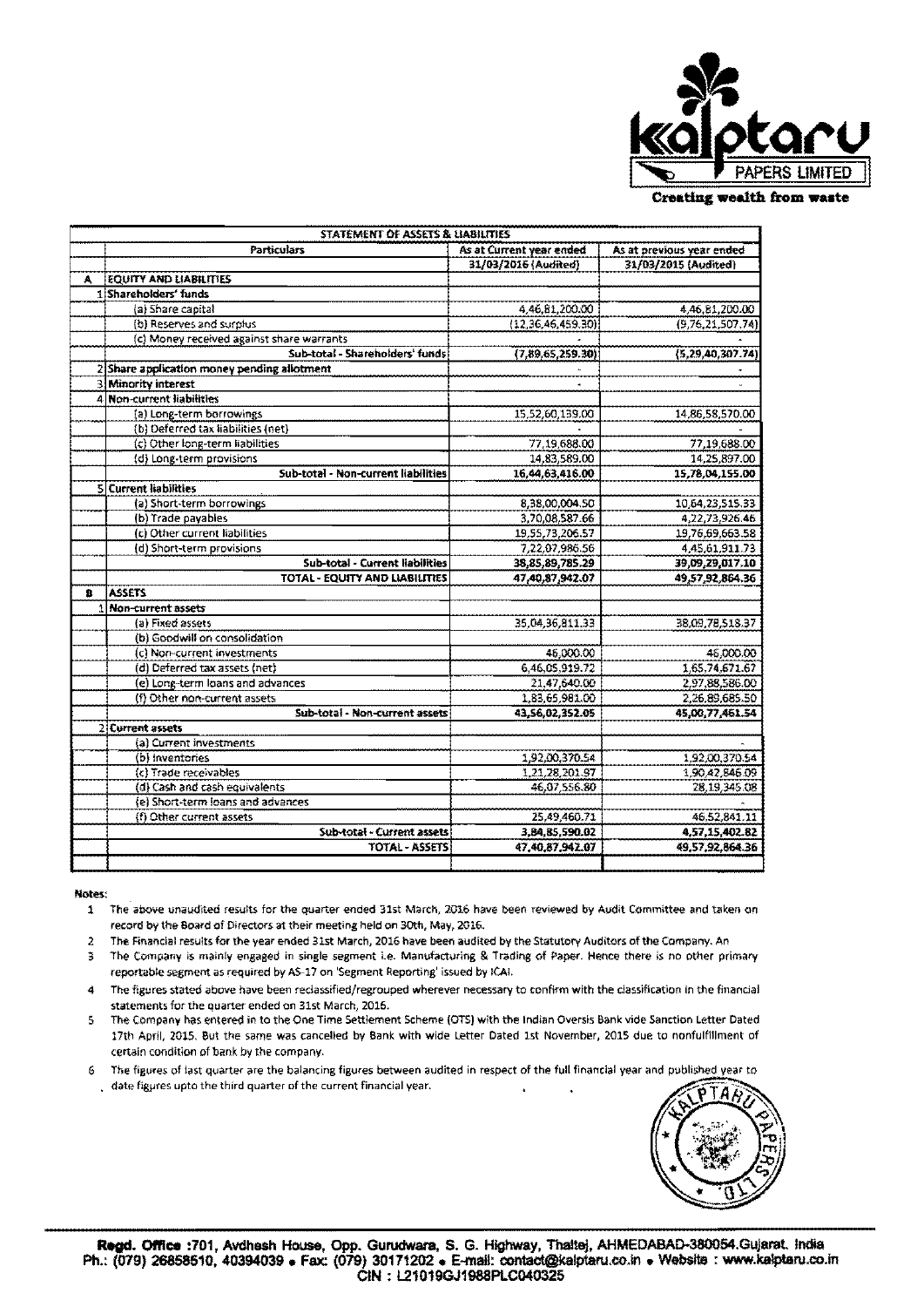

s.

7 Pursuant to Regulation 41 of SES! (Listing Obligations and Disclosure Requirements) Regulation 2015, the aforesaid financial Result may be accessed on the Company's website at www.kalptaru.co.in and may also be accessed at the website of the Stock Exchanges where the shares of the Company are listed at www.bseindia.com

Ą,

**Date** : 30th May, 2016



For & on behalf of Board of Directors of<br>KALPTARU PAPERS LIMITED

NAVEEN GUPTA MANAGING DIRECTOR (DIN - 00148096)

,